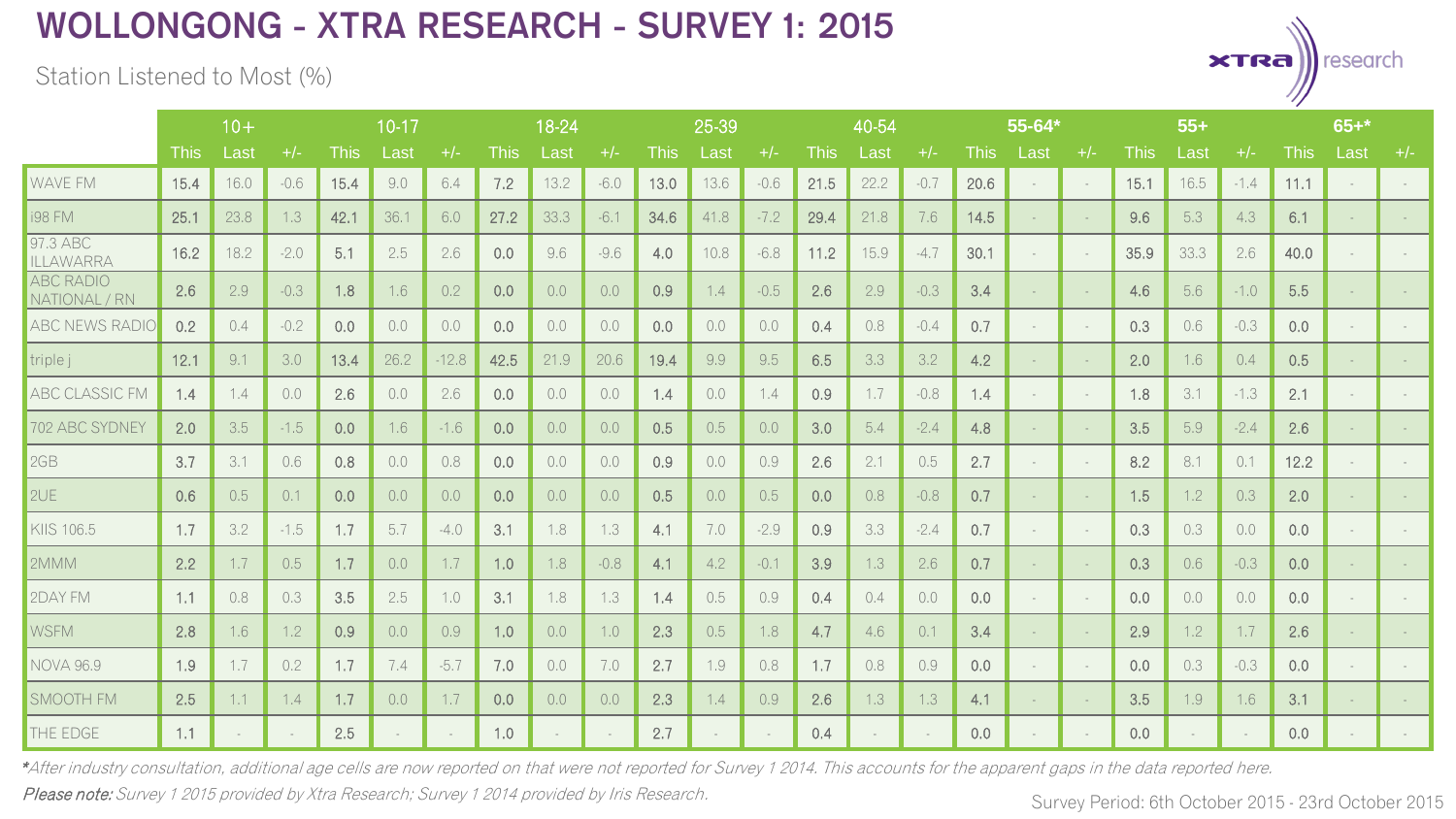Session Listened to Most (%)

|                                   | <b>Breakfast</b> |      |        | Morning     |      |        | Afternoon   |      |        | <b>Drive</b> |      |        | <b>Evening</b> |      |        | Weekend     |      |        |
|-----------------------------------|------------------|------|--------|-------------|------|--------|-------------|------|--------|--------------|------|--------|----------------|------|--------|-------------|------|--------|
|                                   | <b>This</b>      | Last | $+/-$  | <b>This</b> | Last | $+/-$  | <b>This</b> | Last | $+/-$  | <b>This</b>  | Last | $+/-$  | <b>This</b>    | Last | $+/-$  | <b>This</b> | Last | $+/-$  |
| WAVE FM                           | 15.4             | 14.9 | 0.5    | 16.8        | 14.8 | 2.0    | 15.6        | 16.4 | $-0.8$ | 14.2         | 14.8 | $-0.6$ | 10.7           | 11.5 | $-0.8$ | 13.0        | 15.9 | $-2.9$ |
| i98 FM                            | 22.8             | 24.8 | $-2.0$ | 25.5        | 23.1 | 2.4    | 28.3        | 25.2 | 3.1    | 24.2         | 21.8 | 2.4    | 14.2           | 10.8 | 3.4    | 27.1        | 22.9 | 4.2    |
| 97.3 ABC<br>ILLAWARRA             | 17.9             | 20.0 | $-2.1$ | 15.5        | 18.7 | $-3.2$ | 12.3        | 13.0 | $-0.7$ | 12.5         | 14.6 | $-2.1$ | 22.9           | 27.8 | $-4.9$ | 17.0        | 18.2 | $-1.2$ |
| <b>ABC RADIO</b><br>NATIONAL / RN | 2.8              | 3.1  | $-0.3$ | 2.6         | 3.7  | $-1.1$ | 2.5         | 3.0  | $-0.5$ | 2.2          | 2.8  | $-0.6$ | 5.1            | 5.8  | $-0.7$ | 3.1         | 2.7  | 0.4    |
| <b>ABC NEWS</b><br><b>RADIO</b>   | 0.1              | 0.4  | $-0.3$ | 0.2         | 0.6  | $-0.4$ | 0.2         | 0.1  | 0.1    | 0.2          | 0.4  | $-0.2$ | 0.0            | 0.0  | 0.0    | 0.3         | 0.7  | $-0.4$ |
| triple j                          | 12.5             | 7.6  | 4.9    | 11.1        | 6.3  | 4.8    | 13.4        | 10.6 | 2.8    | 16.4         | 12.1 | 4.3    | 19.4           | 14.6 | 4.8    | 12.7        | 10.2 | 2.5    |
| <b>ABC CLASSIC FM</b>             | 1.2              | 1.1  | 0.1    | 1.2         | 2.3  | $-1.1$ | 1.7         | 2.7  | $-1.0$ | 1.9          | 1.9  | 0,0    | 1.6            | 3.4  | $-1.8$ | 1.0         | 2.7  | $-1.7$ |
| 702 ABC SYDNEY                    | 2.0              | 3.9  | $-1.9$ | 2.8         | 3.9  | $-1.1$ | 2.5         | 3.1  | $-0.6$ | 2.2          | 4.4  | $-2.2$ | 1.5            | 6.7  | $-5.2$ | 2.5         | 3.5  | $-1.0$ |
| 2GB                               | 4.1              | 3.3  | 0.8    | 5.0         | 5.6  | $-0.6$ | 2.7         | 3.5  | $-0.8$ | 3.3          | 2.4  | 0.9    | 4.1            | 2.5  | 1.6    | 2.3         | 2.1  | 0.2    |
| 2UE                               | 0.7              | 0.5  | 0.2    | 0.9         | 1.2  | $-0.3$ | 0.2         | 0.4  | $-0.2$ | 0.6          | 0.1  | 0.5    | 2.1            | 0.3  | 1.8    | 1.5         | 1.4  | 0.1    |
| KIIS 106.5                        | 2.6              | 3.8  | $-1.2$ | 1.2         | 2.1  | $-0.9$ | 1.7         | 2.0  | $-0.3$ | 2.3          | 3.3  | $-1.0$ | 1.0            | 1.6  | $-0.6$ | 1.5         | 2.6  | $-1.1$ |
| 2MMM                              | 2.1              | 1.4  | 0.7    | 2.2         | 0.8  | 1.4    | 2.5         | 2.0  | 0.5    | 3.4          | 2.5  | 0.9    | 2.1            | 0.3  | 1.8    | 1.5         | 1.5  | 0.0    |
| 2DAY FM                           | 0.9              | 0.5  | 0.4    | 0.0         | 0.4  | $-0.4$ | 0.8         | 0.3  | 0.5    | 1.7          | 1.1  | 0.6    | 1.1            | 0.0  | 1.1    | 0.5         | 0.7  | $-0.2$ |
| <b>WSFM</b>                       | 3.2              | 1.8  | 1.4    | 2.6         | 2.2  | 0.4    | 4.0         | 2.8  | 1.2    | 3.0          | 2.1  | 0.9    | 1.5            | 2.9  | $-1.4$ | 3.0         | 1.8  | 1.2    |
| <b>NOVA 96.9</b>                  | 2.2              | 1.9  | 0.3    | 1.0         | 1.2  | $-0.2$ | 1.8         | 1.2  | 0.6    | 2.4          | 3.0  | $-0.6$ | 1.5            | 0.0  | 1.5    | 1.2         | 1.6  | $-0.4$ |
| SMOOTH FM                         | 1.7              | 1.0  | 0.7    | 2.6         | 2.6  | 0.0    | 2.0         | 1.7  | 0.3    | 2.4          | 1.3  | 1.1    | 2.5            | 1.7  | 0.8    | 1.9         | 1.5  | 0.4    |
| THE EDGE                          | 1.0              |      | $\sim$ | 0.7         |      |        | 0.3         |      |        | 0.9          |      | $\sim$ | 0.5            |      |        | 1.4         |      |        |

Please note: Survey 1 2015 provided by Xtra Research; Survey 1 2014 provided by Iris Research.

 $x$ TRa

research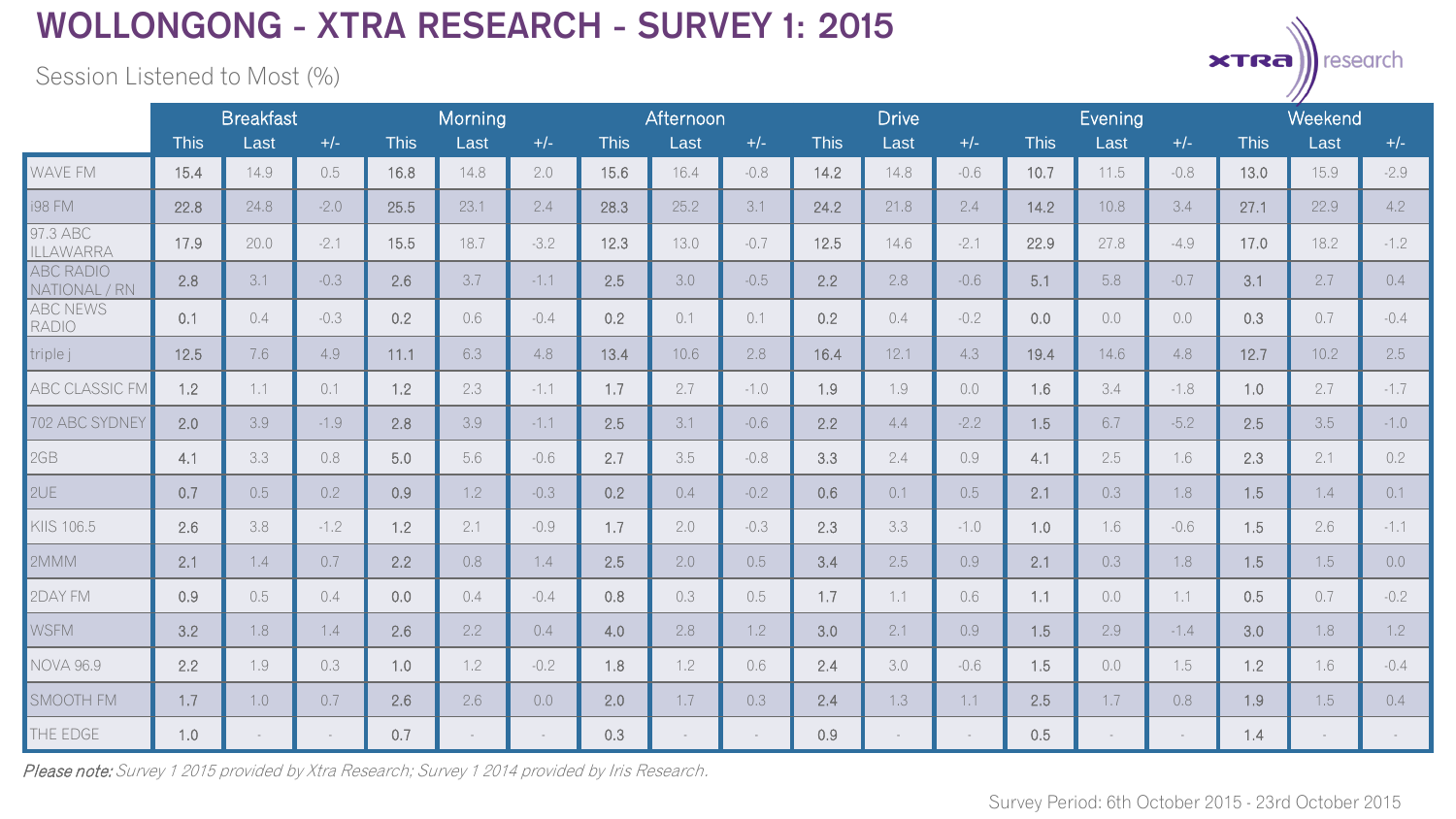

Cumulative Audience (00's) by Demographic, Mon-Sun 5.30am-12midnight\*

|                         | $10+$ | $10-17$ | 18-24          | 25-39 | 40-54 | 55-64          | $55+$       | $65+$          |
|-------------------------|-------|---------|----------------|-------|-------|----------------|-------------|----------------|
| <b>NAVE FM</b>          | 725   | 73      | 57             | 161   | 241   | 122            | 193         | 72             |
| <b>i98 FM</b>           | 978   | 165     | 119            | 282   | 267   | 96             | 145         | 49             |
| 97.3 ABC ILLAWARRA      | 602   | 21      | 5              | 57    | 124   | 163            | 396         | 233            |
| ABC RADIO NATIONAL / RN | 111   | 5       | $\bigcirc$     | 10    | 28    | 23             | 67          | 44             |
| ABC NEWS RADIO          | 21    | $\circ$ | $\circ$        | 3     | 13    | $\overline{2}$ | 5           | 3              |
| triple j                | 439   | 59      | 135            | 138   | 72    | 32             | 34          | 3              |
| ABC CLASSIC FM          | 68    | 8       | $\circ$        | 10    | 13    | 8              | 37          | 29             |
| 702 ABC SYDNEY          | 93    | 3       | $\bigcirc$     | 5     | 26    | 34             | 59          | 26             |
| <b>2GB</b>              | 135   | 3       | $\circ$        | 15    | 26    | 18             | 91          | 73             |
| 2UE                     | 55    | $\circ$ | $\bigcirc$     | 5     | 8     | 8              | 42          | 34             |
| KIIS 106.5              | 76    | 13      | 10             | 37    | 13    | 3              | $2^{\circ}$ | $\overline{0}$ |
| 2MMM                    | 99    | 8       | 8              | 47    | 31    | 5              | 5           | $\circ$        |
| 2DAY FM                 | 84    | 13      | 15             | 39    | 10    | 5              | 5           | $\overline{O}$ |
| <b>WSFM</b>             | 135   | 5       | 5              | 23    | 52    | 26             | 50          | 24             |
| NOVA 96.9               | 91    | 13      | 28             | 34    | 16    | $\circ$        | $\circ$     | $\circ$        |
| SMOOTH FM               | 142   | 13      | $\overline{2}$ | 21    | 29    | 39             | 78          | 39             |
| THE EDGE                | 47    | 8       | 18             | 18    | 3     | $\overline{0}$ | $\circ$     | $\circ$        |

Please note: Survey 1 2015 provided by Xtra Research; Survey 1 2014 provided by Iris Research. \*After industry consultation, information about audience cumes is now collected that was not collected for Survey 1 2014. This accounts for the apparent gaps in the data reported here.